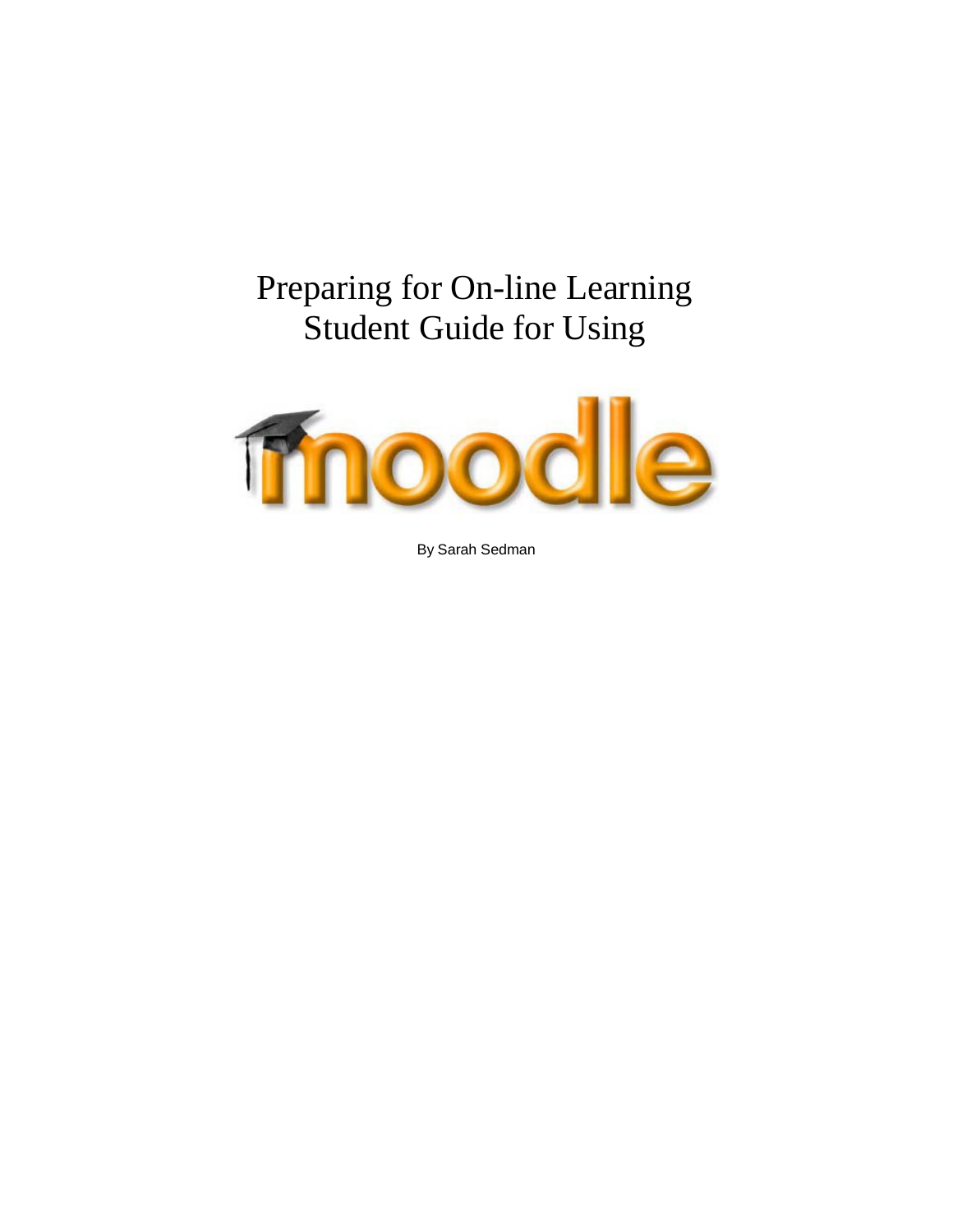## Contents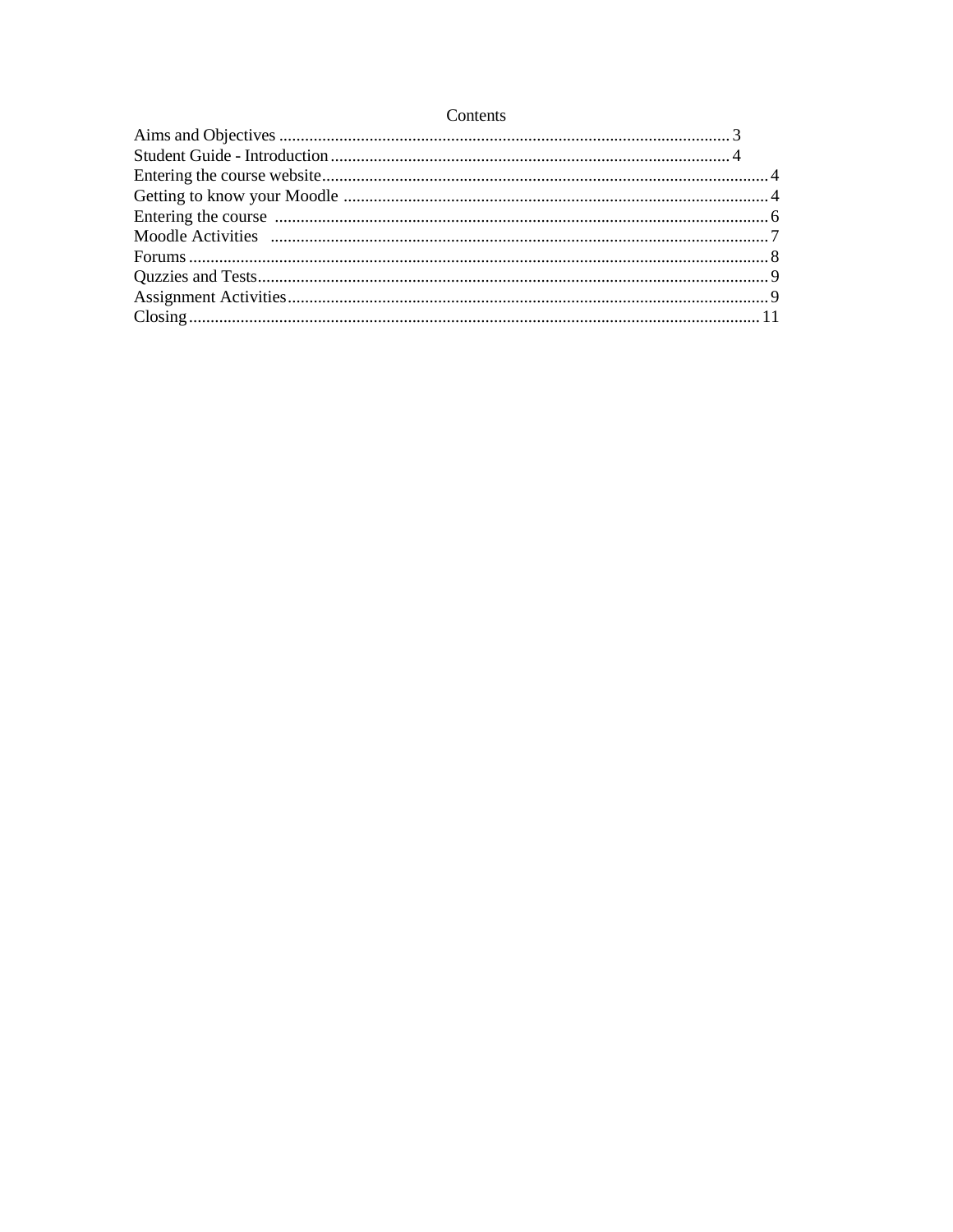## <span id="page-2-0"></span>**Aims and Objectives**

### **Aim**

• To provide an introduction to using an on-line learning environment.

## **Objectives**

After completing this course you will be able to:

- Navigate around the course.
- Identify the key elements of the course i.e. Topics, Blocks, Activities, Resources.
- Use the Activity modules showcased in the course.
- Interact with the course teacher and other students.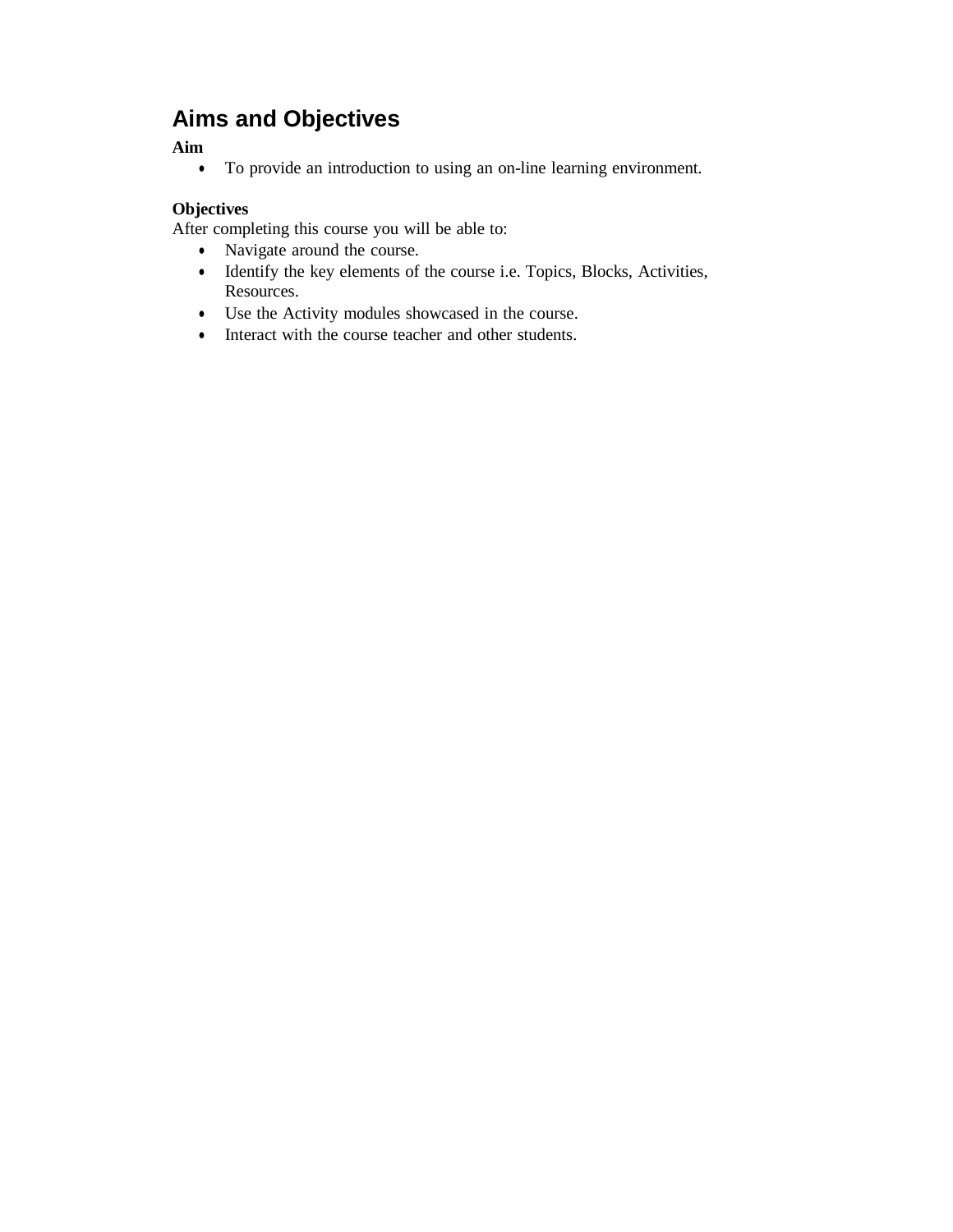## <span id="page-3-0"></span>**Student Guide – Introduction**

Moodle is a Course Management System (CMS) that helps students learn in a variety of ways. It is a free web application that educators and students can use to create effective online learning environments. Moodle allows students to sharpen their technology, organization, communication, and resource skills. In this guide you will be introduced to the basics of participating in an online course.

## <span id="page-3-1"></span>*Entering the course website*

Go to moodle.regiscollege.edu

Use your new username and password that you revised when you first logged into your Regis email.

Do not use the password on your original account letter. Only use the one that you created.

By logging into and using Moodle or other Regis College technology resources, you agree to the Regis College Technology Ethics and Privacy Agreement which can be accessed on the login screen.

#### Returning to this web site?

#### Is this your first time here?

| Login here using your username and password<br>(Cookies must be enabled in your browser) <b>a</b> |       |  |  |
|---------------------------------------------------------------------------------------------------|-------|--|--|
| Username<br>Password                                                                              | Login |  |  |
| Remember username<br>Forgotten your username or password?                                         |       |  |  |

By using Moodle or other Regis College technology resources, you agree to the Regis College Technology Ethics and Privacy Agreement.

If you experience difficulties logging in to Moodle, please contact the ITS Help Desk at x7177.

## *Getting to know your Moodle*

 Moodle has several features on its Homepage to help you stay on track with your courses. The Homepage shows the latest news and tips for Moodle.

When you first access Moodle you will see a list of the courses on the site.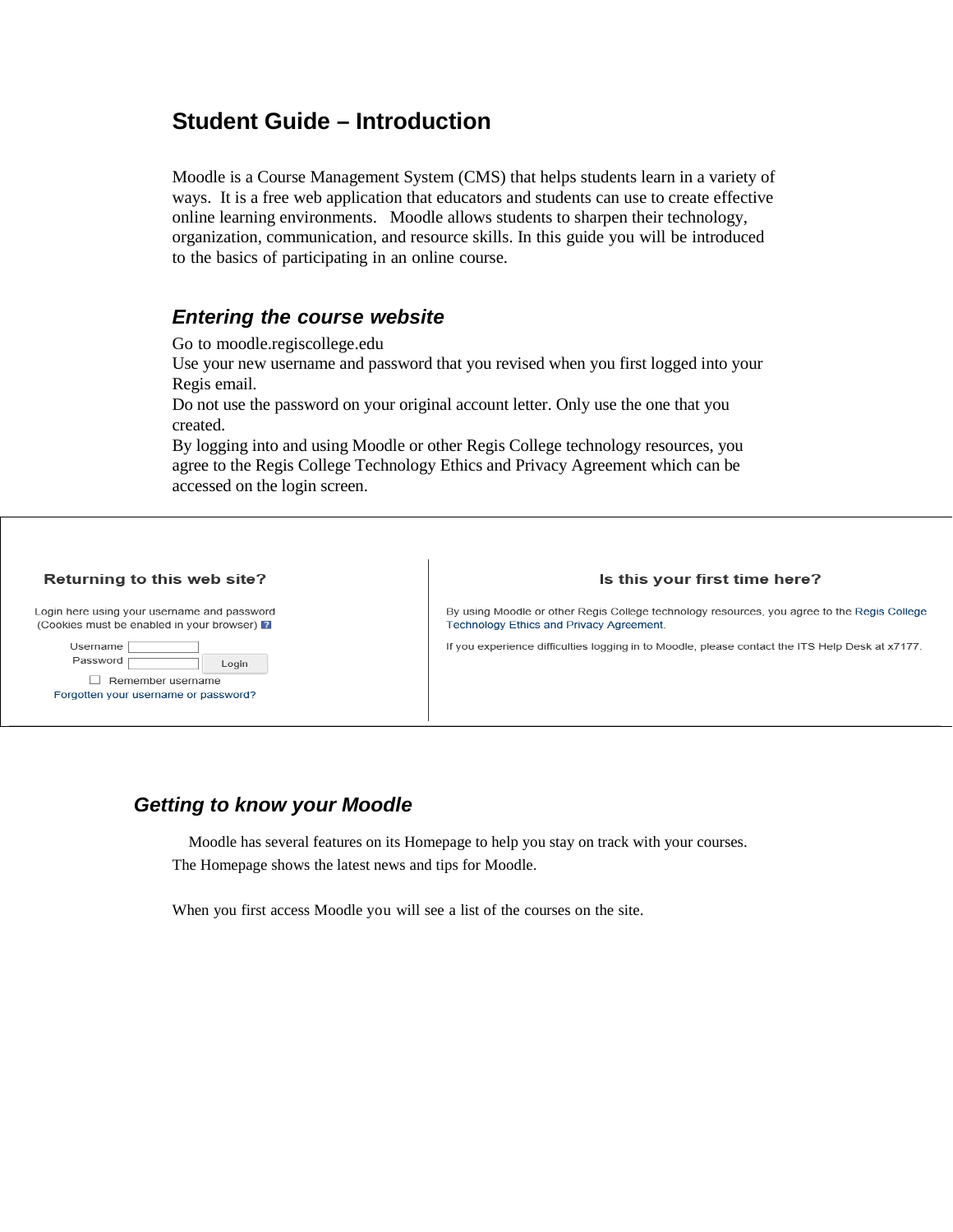|                                                                                  |                                                    | You are logged in as Moodle Us                                                                                         |
|----------------------------------------------------------------------------------|----------------------------------------------------|------------------------------------------------------------------------------------------------------------------------|
| Mahara Regis College<br>Starfish                                                 |                                                    |                                                                                                                        |
| My home » My courses                                                             |                                                    | Customize this page                                                                                                    |
| 回<br>Navigation                                                                  | Latest news                                        | Moodle Tip<br><b>In</b>                                                                                                |
| My home<br><sup>*</sup> Site home<br>> Site pages                                | (No news has been posted yet)<br>Course overview   | Not seeing your January<br>or Spring courses? Not to<br>worry. If Regis Access<br>lists your enrollment, you<br>$\Box$ |
| I My profile<br>₩ My courses<br>I rTIP Student<br>eXchange                       | rTIP Student eXchange<br>There are new forum posts | are all set. Courses are<br>not visible to students until<br>the instructor opens them<br>up. This means you may       |
| Administration<br>旧                                                              |                                                    | not see them until the<br>instructor has finished<br>loading up materials and<br>is ready to begin using               |
| I My profile settings                                                            |                                                    | Moodle.                                                                                                                |
| <b>Current Courses List</b><br><b>F</b><br>Other Courses<br>TIP Student eXchange |                                                    | Calendar<br>January 2014<br>٠                                                                                          |
| w                                                                                |                                                    | Sun Mon Tue Wed Thu Fri Sat<br>$1 \t2 \t3 \t4$<br>5 6 7 8 9 10 11                                                      |
|                                                                                  |                                                    | 12 13 14 15 16 17 18<br>19 20 21 22 23 24 25<br>20 27 28 29 30 31                                                      |

You can access your courses by clicking on the course on the Home page or clicking on the listed courses under My Courses in the Navigation section.



Moodle provides a Calendar that teachers and the Registrar's Office can post to. This Calendar will show what events and assignments are occurring on certain days. Some events posted to the Calendar can include: post submissions that are due, school vacations, the beginning of terms and when class finals start. You can view these events by scrolling over or clicking on the shaded dates.

<span id="page-4-0"></span>

| Calendar |       |    |                             |     |      |    |  |
|----------|-------|----|-----------------------------|-----|------|----|--|
|          |       |    | January 2014                |     |      |    |  |
|          |       |    | Sun Mon Tue Wed Thu Fri Sat |     |      |    |  |
|          |       |    | 1                           | 2   | -3   | 4  |  |
| 5        | 6     | 7  | - 8                         | - 9 | 10   | 11 |  |
| 12       | 13    | 14 | 15 16                       |     | - 17 | 18 |  |
| 19       | 20    |    | 21 22 23 24 25              |     |      |    |  |
| 26       | 27 28 |    | - 29                        | 30  | 31   |    |  |

In the Administration section you can review the information that is associated with your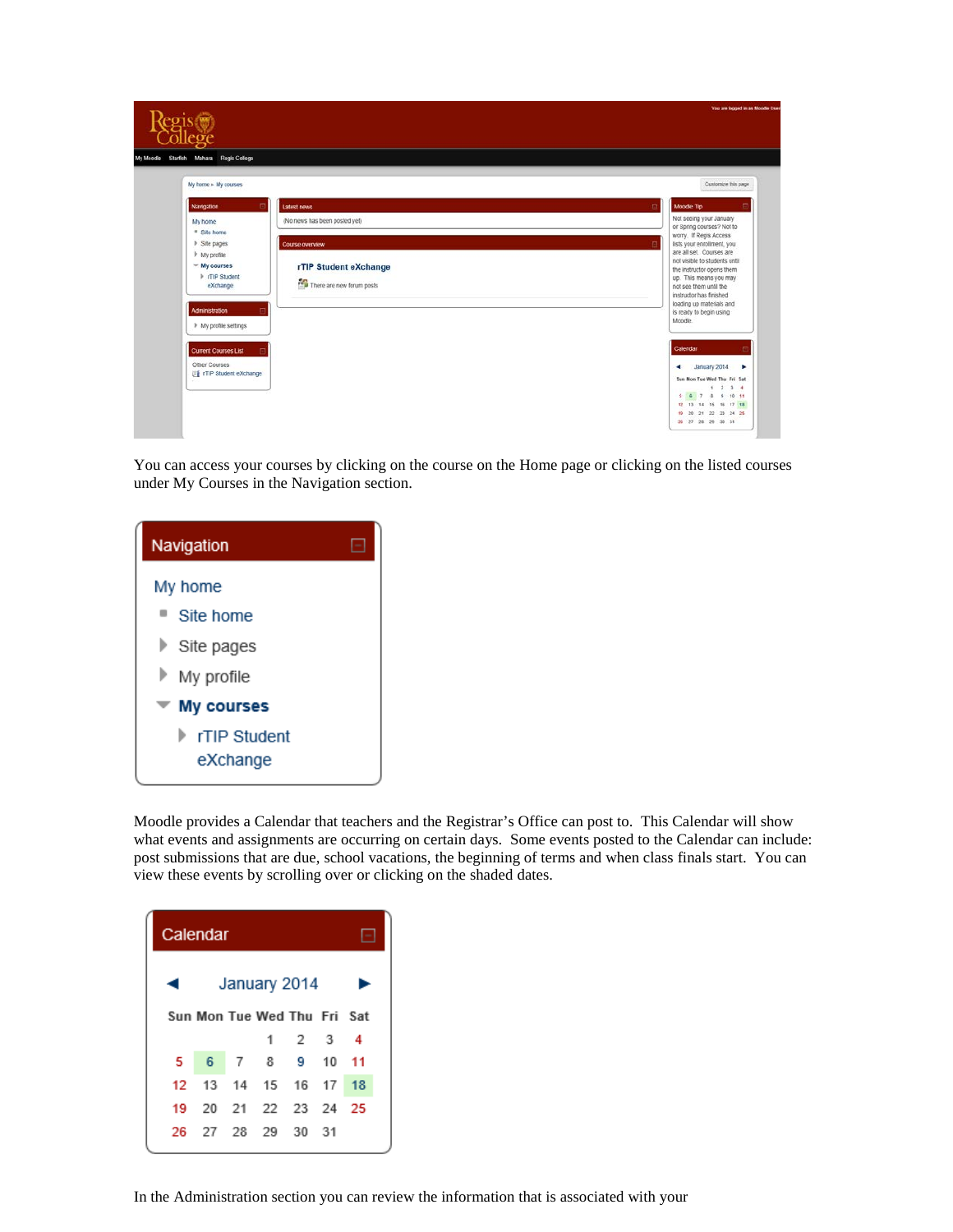account. This information includes your Regis email, email display, preferred language and other options. Under Edit profile, you can add a picture of yourself that teachers and classmates can see that is associated with your account.



In the Current Courses List you can have easy access to your current courses and groups that you are associated with.

|    | <b>Current Courses List</b>                   |  |
|----|-----------------------------------------------|--|
| ΞL | <b>Other Courses</b><br>rTIP Student eXchange |  |
|    |                                               |  |

## *Entering the course*

Your course will appear on Moodle when the teacher and the Registrar's office have granted you access to the course. Once you have clicked on the course on the Homepage, Navigation section, or Current Courses List you can see the Moodle site that is specific to the course. Below is the rTIP Student eXchange course that some students have access to. This course helps students with technology at Regis College.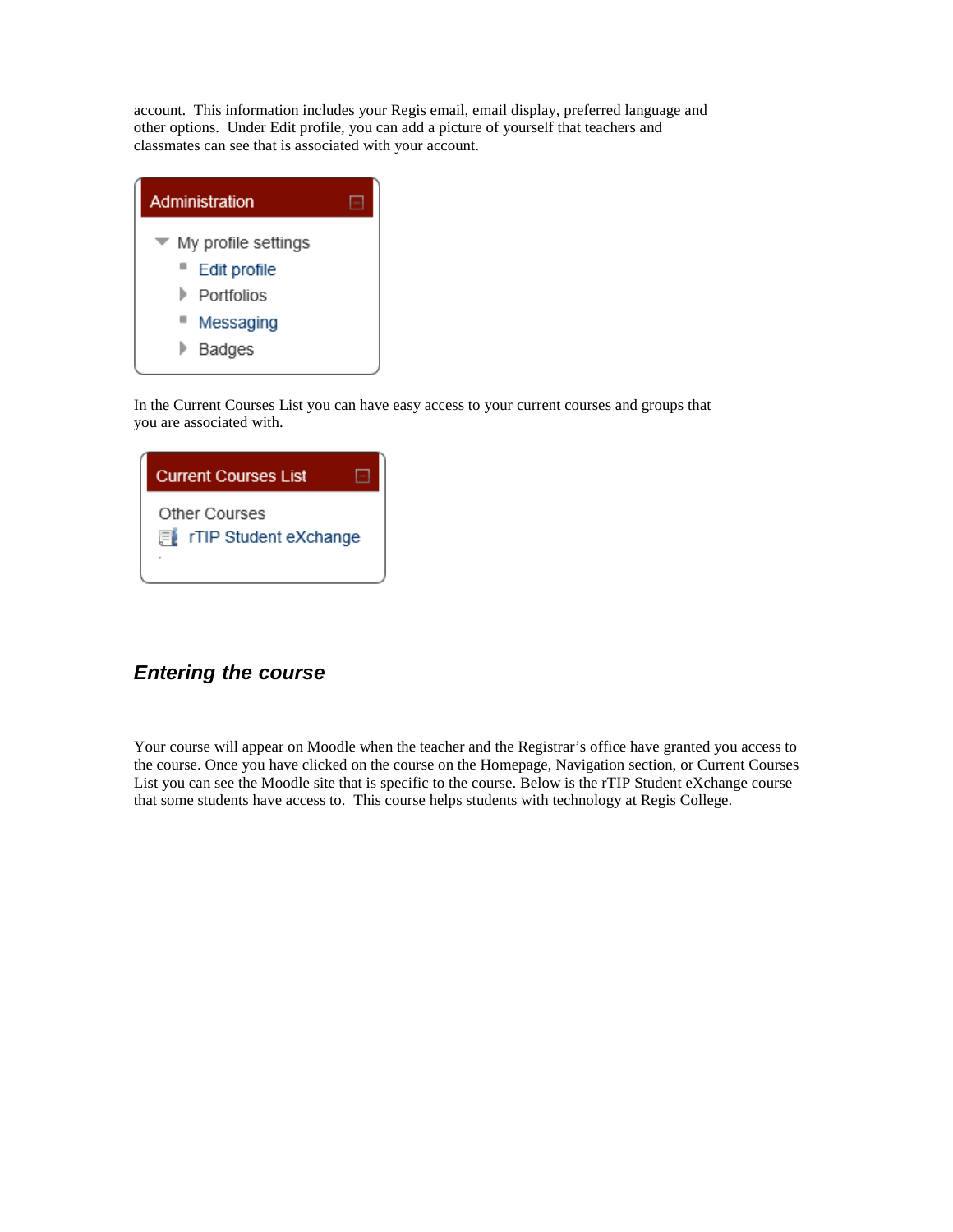My home > rTIP Student eXchange



## *Moodle Activities*

Teachers who use Moodle sites expect that students perform certain tasks to take part in out of class/ in class activities.

Topics often reside in the center of the course main page. It is in the topics that your teacher will place the activities etc., which make up the online elements of your course. The column of topics may vary in appearance depending on how your teacher has designed the course. Topics may be identified by a number, a number and date range or simply by a descriptive name. Examples of each are shown below:

|                               | . For help with course content, contact your respective instructor.<br>- If you cannot see your course or parts of your course, contact your respective instructor. |  |
|-------------------------------|---------------------------------------------------------------------------------------------------------------------------------------------------------------------|--|
|                               | . For help with your username and password, contact the ITS helpdesk:                                                                                               |  |
| • Phone: (781) 768-7177       |                                                                                                                                                                     |  |
|                               | · Email: helpdesk@regiscollege.edu                                                                                                                                  |  |
|                               |                                                                                                                                                                     |  |
| $N$ ews forum                 |                                                                                                                                                                     |  |
| Suggestions for this site     |                                                                                                                                                                     |  |
| Academic Integrity Handbook   |                                                                                                                                                                     |  |
|                               | the handbook students submit a signed statement as confirmation that they have read and that they now understand academic integrity. Academic integrity applies to  |  |
| all forms of course delivery. |                                                                                                                                                                     |  |
|                               |                                                                                                                                                                     |  |
|                               | Tips for Becoming a Successful Online Student                                                                                                                       |  |
|                               | The link below shows you what you need to know and do to succeed with online tasks at Regis College.                                                                |  |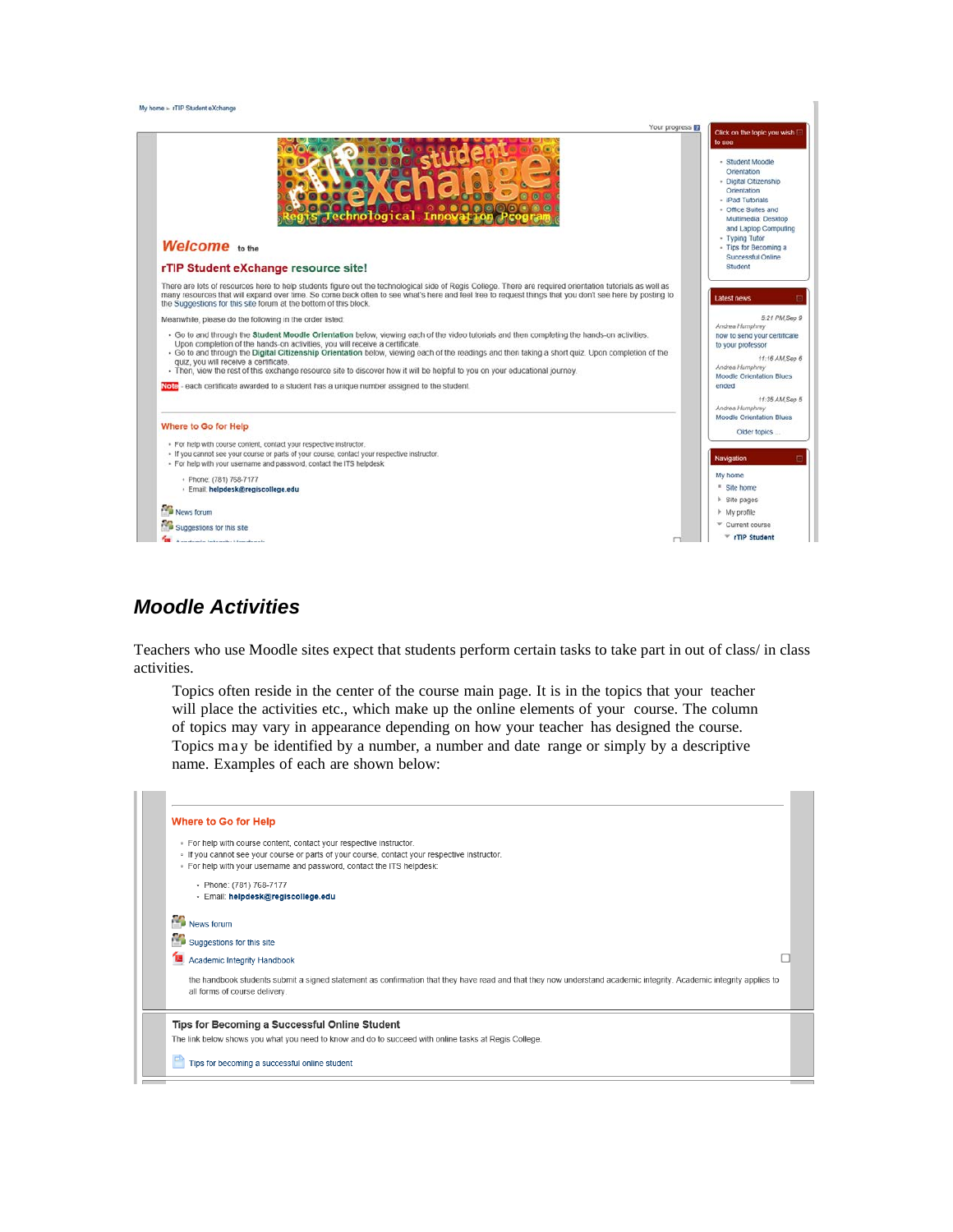## *Forums*

One action that most teachers use is a forum where students can post responses to a prompt, essays, and other contributions.

A forum icon looks like this:



To access the forum simply click of the forum's name. Once you have arrivede at the forum your computer screen should look similar to the image below. Teachers can customize the forums to fit the academic needs of the assignment. In some forums teachers encourage you to look at your classmates' subbmision and sometimes and even comment on them. To post your own subbmission to the forum, click on the button labeled 'Add a new discussion topic'.

Add a new discussion topic

The icon to post to a forum looks like this:

| My home > rTIP Student eXchange > Student Moodle Orientation > Your Online Experience |                          |                                                                                                                                         |            |                               |         | 7         | Search forums |
|---------------------------------------------------------------------------------------|--------------------------|-----------------------------------------------------------------------------------------------------------------------------------------|------------|-------------------------------|---------|-----------|---------------|
| ⊟<br>Navigation<br>My home                                                            |                          |                                                                                                                                         |            | <b>Your Online Experience</b> |         |           |               |
| <sup>*</sup> Site home                                                                |                          | Instructions:                                                                                                                           |            |                               |         |           |               |
| Site pages                                                                            |                          | if you have taken an online class in the past, what was the experience like? If you have not taken an online course, then what are your |            |                               |         |           |               |
| I <sup>I</sup> My profile                                                             |                          | expectations about online learning?                                                                                                     |            |                               |         |           |               |
| Current course                                                                        |                          | Use the 'Add a New Discussion Topic' button to post your answer. Read and reply to at least two other posts.                            |            |                               |         |           |               |
| = rTIP Student<br>eXchange                                                            |                          |                                                                                                                                         |            |                               |         |           |               |
| Participants                                                                          |                          |                                                                                                                                         |            |                               |         |           |               |
| <b>D</b> Badges                                                                       |                          |                                                                                                                                         |            |                               |         |           |               |
| General                                                                               |                          |                                                                                                                                         |            | Add a new discussion topic    |         |           |               |
| Tips for Becoming<br>a Successful Online<br>Student                                   | Page: 1 2 3 (Next)       |                                                                                                                                         |            |                               |         |           |               |
| * Student Moodle                                                                      | Discussion               |                                                                                                                                         | Started by |                               | Replies | Last post |               |
| Orientation                                                                           | <b>Online Experience</b> |                                                                                                                                         |            |                               |         |           |               |
| Accessing<br><b>Course Content</b>                                                    | Online Course            |                                                                                                                                         |            |                               |         |           |               |
| Participating in                                                                      |                          |                                                                                                                                         |            |                               |         |           |               |
| Discussion<br>Forums                                                                  | online experience        |                                                                                                                                         |            |                               |         |           |               |
| Participating in<br>Discussion                                                        | Need to get certificate  |                                                                                                                                         |            |                               |         |           |               |
| Forums<br><b>Taking</b>                                                               | I love online classes    |                                                                                                                                         |            |                               |         |           |               |

When you post to the forum you must include a subject and a message or the post will not submit to the forum. You can type in the text box using the variety of typing tools provided.

| v Your new discussion topic |                                                                                                                   |
|-----------------------------|-------------------------------------------------------------------------------------------------------------------|
| Subject*                    |                                                                                                                   |
| Message*                    | $\cdot$ $\cdot$ $\cdot$ $\land$ $\land$ $\blacksquare$<br>Font family<br>Font size<br>Format<br><b>Strip</b><br>× |
|                             | <b>B</b> <i>I</i> U 496 x, x'   三 三 三 ダ 2 0 0   A · シ -   > 1 1   1                                               |
|                             | 三百年年 ◎※◎ ● ● ● 日 Q 図 Ω M ™                                                                                        |
|                             |                                                                                                                   |
|                             |                                                                                                                   |
|                             |                                                                                                                   |
|                             |                                                                                                                   |
|                             |                                                                                                                   |
|                             | Path:                                                                                                             |
|                             | Subscription <b>E</b> Subscriptions not allowed                                                                   |
|                             |                                                                                                                   |

Post to forum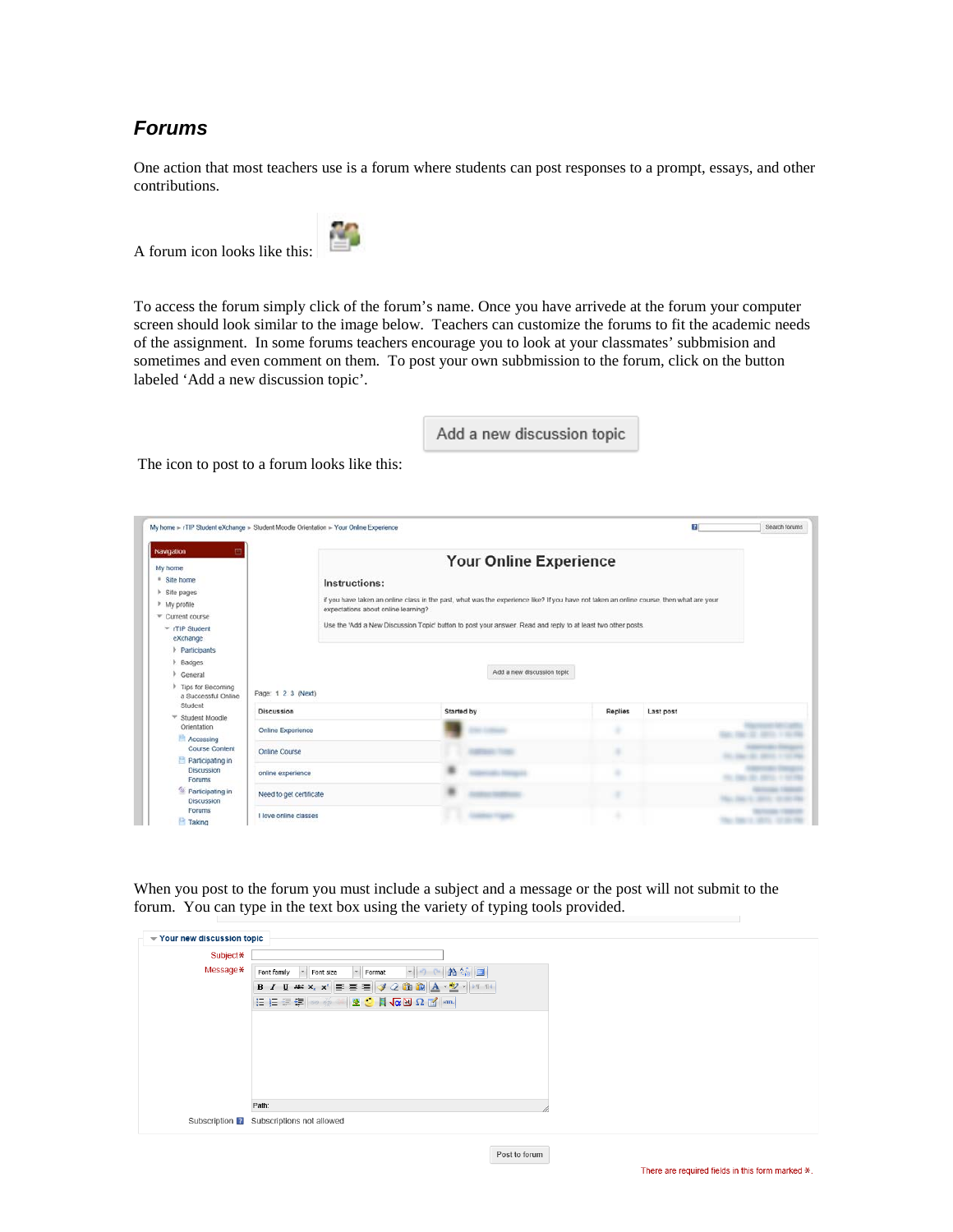Once the post is submitted your teacher and your classmates will be able to view it in the forum. You will be able to edit your post after you submit it if the forum is still open.

## *Quizzes/Tests*

Teachers may also post quizzes and tests on Moodle for you to complete as a take home test or in class.

When you click on the quiz icon you will formally attempt the quiz when you click on the 'Attempt quiz now' button. Pay attention to the amount of attempt you have to take the quiz. Most quizzes and tests only have one attempt so you will not be able to revise your answers once you have finished your quiz.

| <b>Digital Citizenship Quiz</b>                                                                                                                                                                                                                                    |
|--------------------------------------------------------------------------------------------------------------------------------------------------------------------------------------------------------------------------------------------------------------------|
| Now that you have learned a few things about digital citizenship and cyber bullying, please take this quiz to test your knowledge. Upon<br>completion of the quiz, along with a passing grade of at least 75%, you will receive a digital citizenship certificate. |
| Attempts allowed: 2                                                                                                                                                                                                                                                |
| Grading method: Highest grade                                                                                                                                                                                                                                      |
| Attempt quiz now                                                                                                                                                                                                                                                   |
|                                                                                                                                                                                                                                                                    |

While taking the quiz or test you will be able to see how many questions you must complete in order to finish the assessment. You can flag your question and come back to it at the end of the quiz before you submit if needed.

| Quiz navigation<br>$1 \ 2 \ 3 \ 4 \ 5 \ 6$<br>Finish attempt | Question 2<br>Not yet answered<br>Marked out of 1.00<br>$\mathbb F$ Flag question | Bill has been taking a biology class for several weeks. Each time he comes to class, he sits next to the same young lady. He finds her attractive, and when she is not<br>looking, he uses his cell phone to snap a picture of her and puts it on a social networking site without her permission. Next to the picture he talks about how nice she<br>looks and that he would like to get to know her.<br>Even though he did not say anything abusive, he is exercising good digital citizenship. True or False?<br>Select one:<br>$\circ$ True<br>$O$ False |
|--------------------------------------------------------------|-----------------------------------------------------------------------------------|--------------------------------------------------------------------------------------------------------------------------------------------------------------------------------------------------------------------------------------------------------------------------------------------------------------------------------------------------------------------------------------------------------------------------------------------------------------------------------------------------------------------------------------------------------------|
|                                                              | <b>Contract Contract</b><br>Next                                                  |                                                                                                                                                                                                                                                                                                                                                                                                                                                                                                                                                              |

## *Private Submissions*

Teachers will sometimes ask students to submit a post that the other classmates cannot see. Unlike a forum submission, a private submission is a post that only you and the professor have access to. An example of a private submission is an essay that the teacher will privately grade you on. These submissions will show your submission status and grading status of the assignment as shown below. Usually, the teacher will also include when the assignment is due. To submit a private post click on the 'Add submission' icon.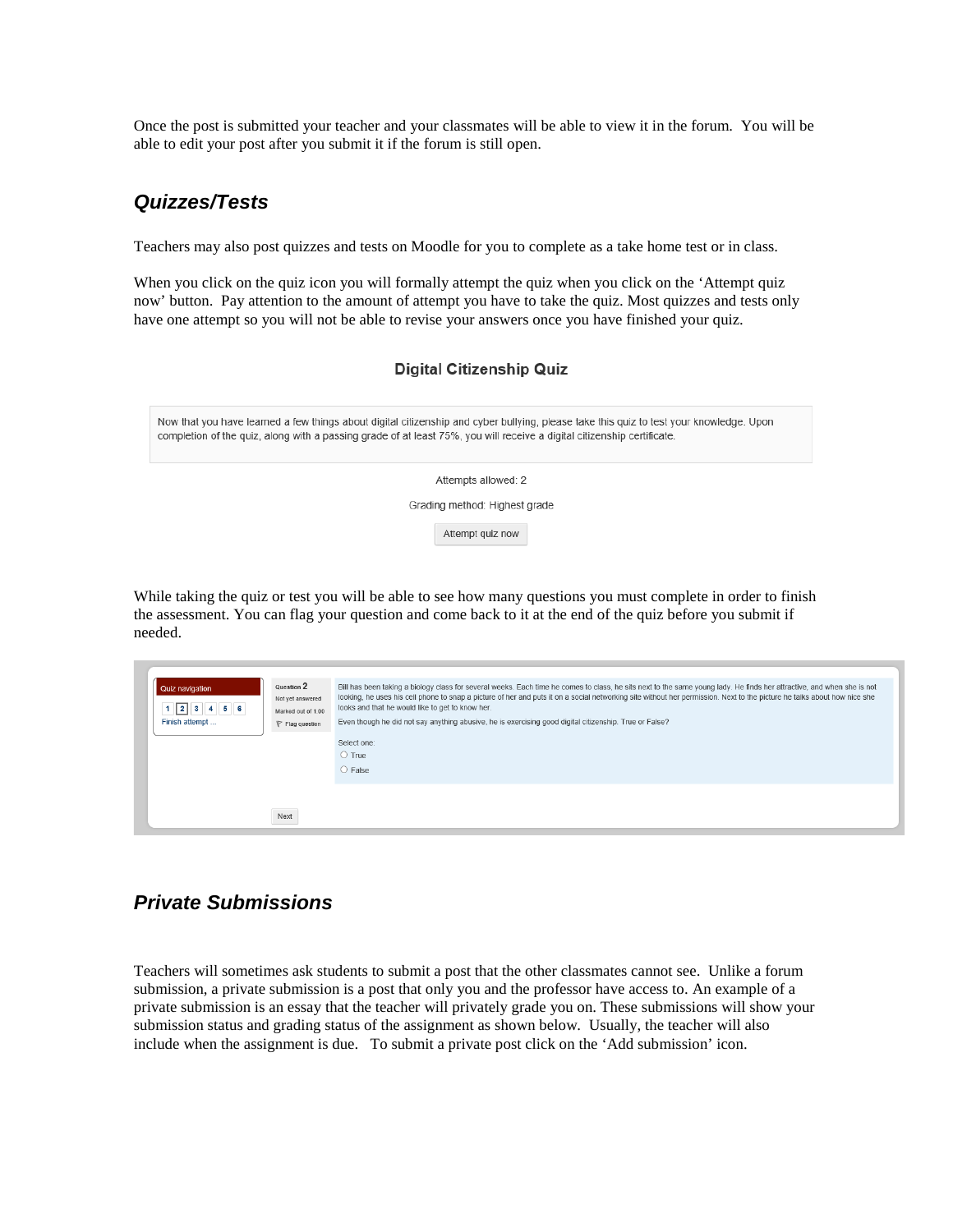**Practice Assignment** 

|                   | <b>Practice Assignment</b>                                                                                                                                      |  |  |  |  |
|-------------------|-----------------------------------------------------------------------------------------------------------------------------------------------------------------|--|--|--|--|
|                   | Instructions:                                                                                                                                                   |  |  |  |  |
|                   | Open up your word processor, and write one or two sentences about how the Student Moodle Orientation can be improved. Save the<br>document, and upload it here. |  |  |  |  |
|                   | <b>Submission status</b>                                                                                                                                        |  |  |  |  |
| Submission status | No attempt                                                                                                                                                      |  |  |  |  |
| Grading status    | Not graded                                                                                                                                                      |  |  |  |  |
|                   | Add submission<br>Make changes to your submission                                                                                                               |  |  |  |  |

In a private submission, the teacher will usually provide the option to post your assignment through a word processor, excel spreadsheet, or other program. You can either drag and drop the document into the space provided, or click on 'Add' to browse for your files.

|                                       | <b>Practice Assignment</b>                                                                                                                                      |   |          |  |  |  |  |
|---------------------------------------|-----------------------------------------------------------------------------------------------------------------------------------------------------------------|---|----------|--|--|--|--|
|                                       | Instructions:                                                                                                                                                   |   |          |  |  |  |  |
|                                       | Open up your word processor, and write one or two sentences about how the Student Moodle Orientation can be improved. Save the<br>document, and upload it here. |   |          |  |  |  |  |
| $\blacktriangledown$ File submissions | Maximum size for new files: 512MB, maximum attachments: 1                                                                                                       |   |          |  |  |  |  |
|                                       | Add Create folder                                                                                                                                               | m | $\equiv$ |  |  |  |  |
|                                       | <b>Files</b><br>$\mathbbm{P}$                                                                                                                                   |   |          |  |  |  |  |
|                                       | You can drag and drop files here to add them.                                                                                                                   |   |          |  |  |  |  |
|                                       | Save changes<br>Cancel                                                                                                                                          |   |          |  |  |  |  |

If you click on 'Add' you can browse for you files using the File Picker.